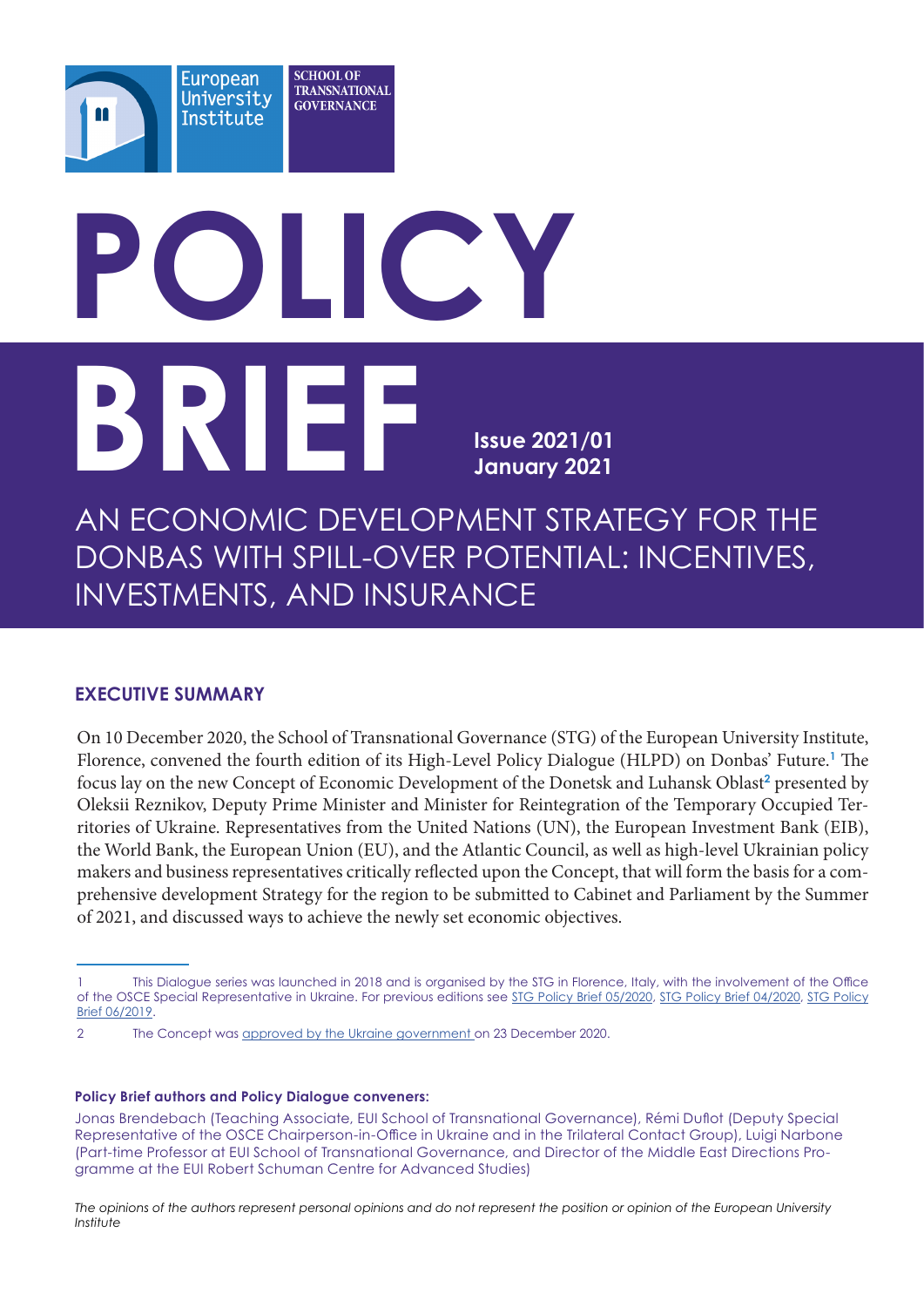## **THE DONBAS CONFLICT – AN UPDATE**

One and a half years after the Ukrainian presidential and parliamentary elections of April and July 2019, the prospect of a fast convergence towards a settlement of the conflict in the Donbas region is fading away. Negotiations at the international level have come to a standstill, with only part of the agreements reached at the Normandy Four Summit of 9 December 2019 implemented during the year. On the ground, while the coronavirus pandemic has forced a reduction of hostilities, it has worsened the disconnection between government-controlled and non-government-controlled parts of the region, and the formal ceasefire established in July 2020 – while being relatively well observed to date – has yet to prove sustainable.

Encouraging factors are nevertheless on the horizon. On the external side, the imminent inauguration of a new US-administration under President-elect Biden may infuse international negotiations with a new dynamic. The EU will operate in greater confidence of a reliable transatlantic partner and Russia will see fewer chances to exploit lenience or restraint on the part of the US leadership. Internally, weak progress in the Minsk and Normandy formats is no longer seen as a restraint on Ukraine's capacity to develop its own reintegration tactics and policy. In this context, a new approach to the economic redevelopment of the Donbas can not only provide the key to increasing the attractiveness of the government-controlled areas and improve the socio-economic conditions for its population, but may also showcase what reintegration could bring to the people living in non-government-controlled areas. This way, it could become an important incentive towards the restoration of Ukraine's territorial integrity.

# **A STRATEGY OF ECONOMIC DEVELOPMENT OF THE DONETSK AND LUHANSK OBLAST**

The Strategy is one of the two major projects currently pursued by the Ministry for Reintegration of the Temporarily Occupied Territories of Ukraine.**<sup>3</sup>** It foresees the designation of priority development

territories, state incentives for economic development and new economic development models that are meant to boost the economy in the government-controlled areas of the Donbas. This can ultimately assist in the reintegration of the non-government-controlled areas.

Concrete measures are envisioned to attract internal and external investment and improve the institutional framework for development. Among them are:

- incentives in the spheres of taxation, financing, and customs,
- tools for the protection of investments and property rights, including a readily accessible international arbitration mechanism based on English common law,
- insurance mechanisms for military and political risks,
- a simplification of regulatory frameworks.

Further measures will aim at strengthening specific economic sectors, developing essential infrastructure, reviving the regional labour market and improving public communication internally as well as externally on the economic development of the Donbas. Economic connectivity with the non-government-controlled areas will be under discussion as the Strategy shapes up.

The Strategy is guided by a focus on improving the living conditions of the population in economic terms but also regarding infrastructure and social systems (health, education) as well as environmental conditions. It emphasises local communities as the basis of economic growth and targets, especially the development of small and medium-sized enterprises. While aiming at the creation of attractive investment regimes, the Strategy takes into account Ukraine's commitments to international agreements such as the Association Agreement with the EU or the accession agreement with the World Trade Organization.

The Strategy is thought of as an economic and legal experiment that could become a model for the economic development of the whole Ukraine.

<sup>3</sup> The other project is a law 'On the Transition Period' that will define the main stages and procedures for gradually restoring, during the transition period, the constitutional order, the rights of citizens (including the internally displaced persons and refugees), and the legitimate interests of local legal entities that have been violated by the conflicts in Crimea and the Donbas.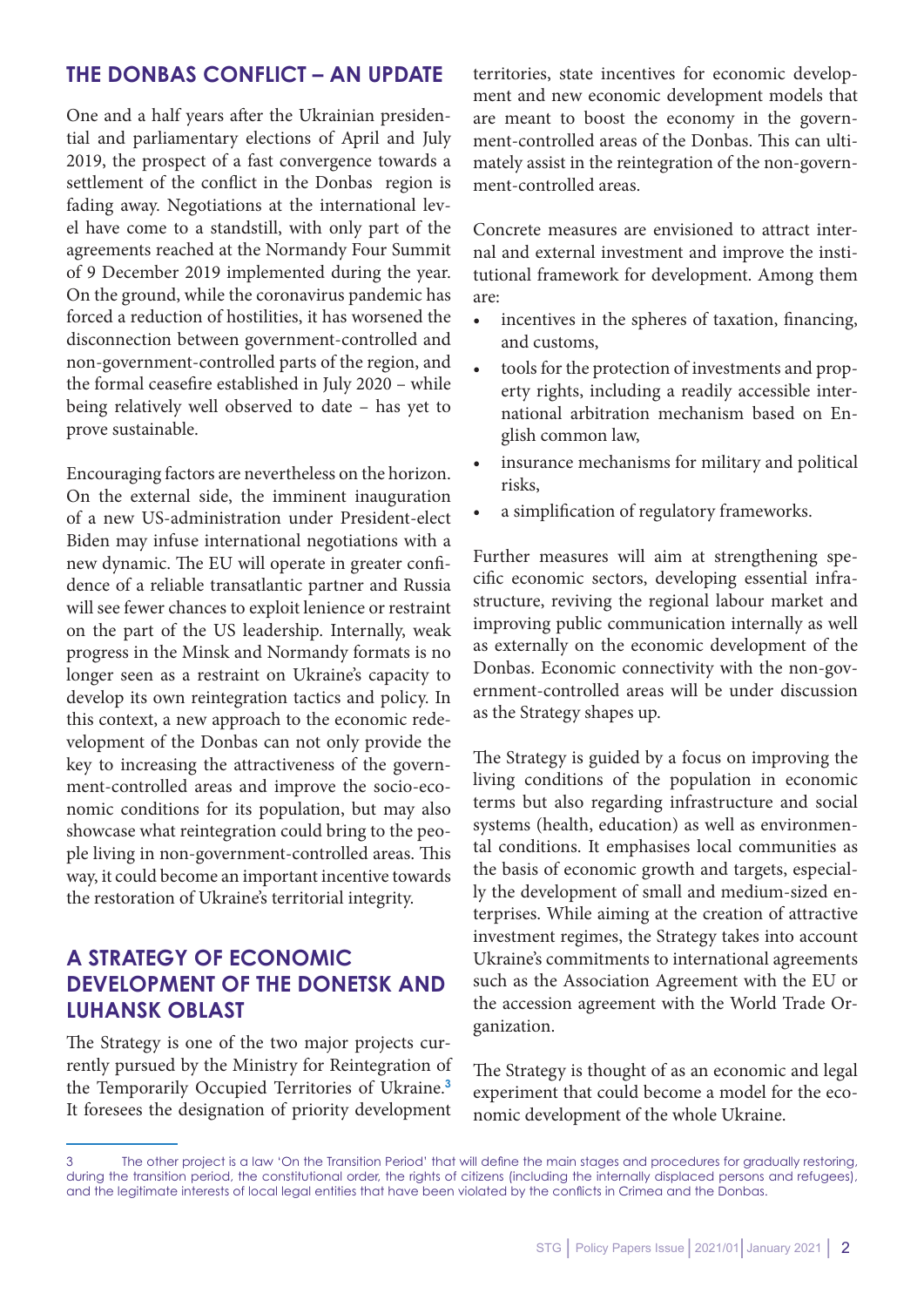# **THE PROPOSALS BY THE INTERNATIONAL COMMUNITY**

As in previous editions of this STG policy dialogue on Donbas, concrete proposals emerged from discussion and are presented here as advice from the international community:

- **1. Damage assessment**: A detailed damage assessment is a prerequisite for any development effort. Carried out by credible actors, it can serve as a common platform for national and international development partners to design assistance programs. The World Bank study on the economic recovery of the Donbas, currently being finalised for presentation to the Ukrainian authorities, marks a significant step and broadens the basis for evidence-based policy formulation.
- **2. Need for a strong Recovery Institution:** A Recovery Institution (or Coordination Council) should have a comprehensive mandate to pull together government resources and international assistance. It would take charge of entire project cycles leading the way from the identification and planning to the realisation and implementation of projects. A supervisory board would bring together the interests of the major actors concerned from the Ukrainian central government, the Parliament, regional and local administrations, business, donor institutions, NGOs and civil society. A high-ranking member of the Ukrainian Cabinet of Ministers would head this institution. It would be staffed by local personnel with deep knowledge of the region and international experts able to devise rules and procedures acceptable to international donors and investors.
- **3. Insurance/reinsurance:** The state needs to create a system that guarantees companies and investors access to insurance tools. The state can additionally step in as reinsurer or seek to negotiate the creation of an ad hoc funding mechanism to that effect with private-sector and/or international partners.
- **4. Expert teams can increase visibility for investors:** Under the volatile conditions of an unresolved conflict in a region where economic actors, supply chains and the industrial landscape have changed radically in the past seven years, up-to-date knowledge of local conditions and existing economic structures, based on field experience, is of the essence for investment decisions. Credible expert teams able to provide such knowledge would increase the visibility and attractiveness of local investment opportunities for both domestic and international investors. The state could incentivise the constitution of such teams. While establishing credibility takes time, a nascent basic network of expert teams could already make a difference. Knowledge itself should be seen as an investment of direct interest to implement the Strategy.
- **5. Social infrastructure to attract human capital:** Labour and education migration have depleted the population and work force in Donbas. To attract talent and to facilitate the return and resettlement of the local population, improvements to the social infrastructure are necessary. This includes the provision of primary health care, the rebuilding of a school system, and providing opportunities in higher education. In addition, addressing environmental issues will positively affect the quality of life.
- **6. Rule of law remains top priority for investors:** To create a stable and safe environment for investment, the rule of law needs to be strengthened. An independent judiciary, better law enforcement and anti-corruption measures remain indispensable elements of a positive investment climate.
- **7. Policy coherence across the whole territory of Ukraine:** Special economic incentives in the Donbas region, as currently foreseen by the Strategy, should not lead to a distortion of the national economic landscape. Clarity and transparency regarding differences between local and national regulations is essential. The development model for the Donbas needs to be consistent with the macroeconomic framework of Ukraine as a whole and should feed into a national reform agenda. The national dimension of the regional economic strategy needs to be developed more clearly.

The Strategy is expected to be finalised by the summer of 2021 and to be subsequently introduced to the Verkhovna Rada of Ukraine together with a legislative package on the implementation of the Strategy. The next STG High-Level Policy Dialogue on Donbas' Future, tentatively envisaged for March, would provide further input useful for the modelling and forecast phase of the Strategy.